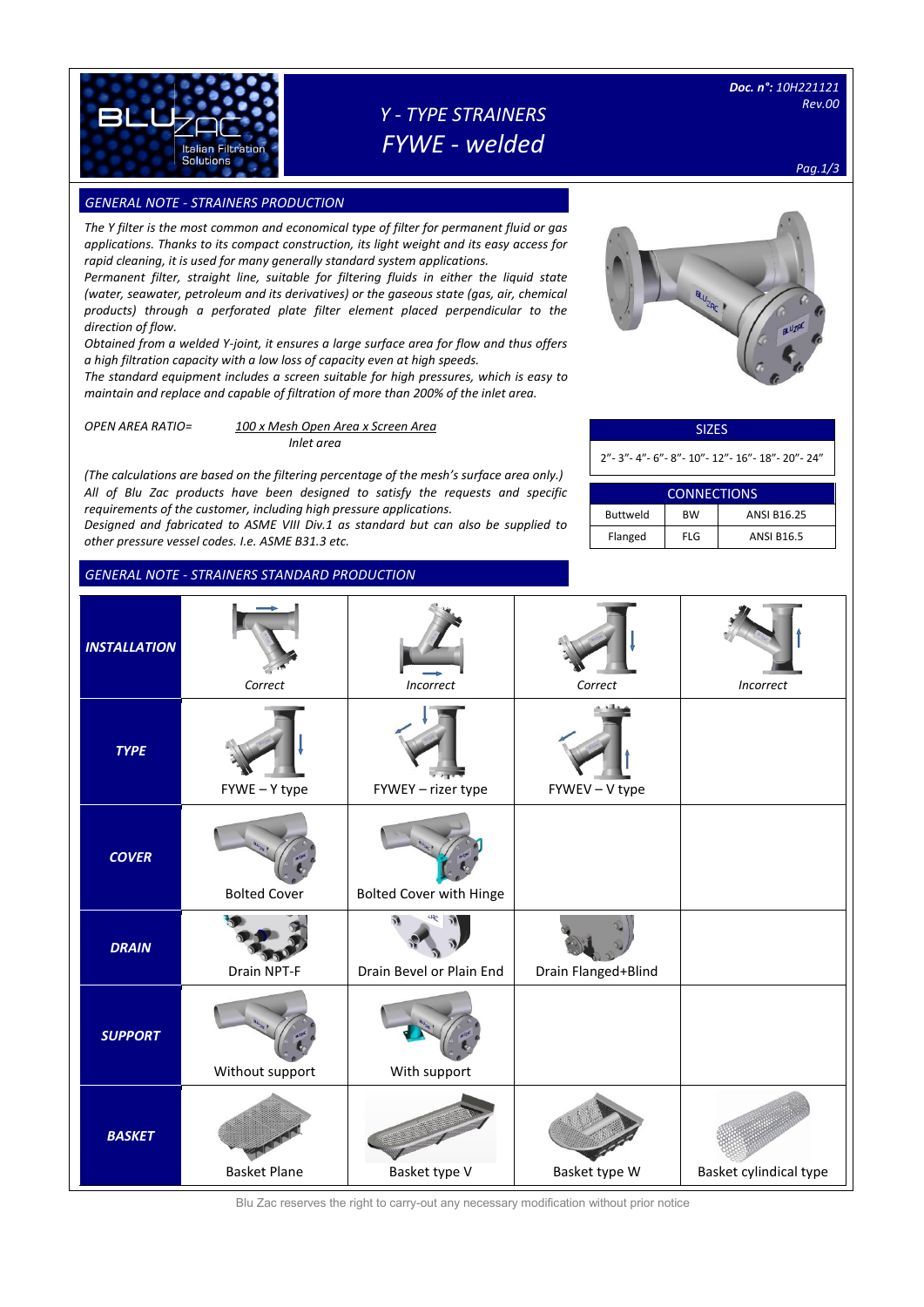|                             | <b>Solutions</b>  | <b>Italian Filtration</b> |                    |                 |                 |                 |            | Y - TYPE STRAINERS<br><b>FYWE</b> - welded |            |            |            |            |            | Doc. n°: 10H221121 |            | <b>Rev.00</b><br>Pag.2/3 |
|-----------------------------|-------------------|---------------------------|--------------------|-----------------|-----------------|-----------------|------------|--------------------------------------------|------------|------------|------------|------------|------------|--------------------|------------|--------------------------|
|                             |                   | <b>Size</b>               |                    | 2 <sup>''</sup> | 3 <sup>''</sup> | 4 <sup>''</sup> | 6"         | 8''                                        | <b>10"</b> | 12"        | 14"        | 16"        | 18"        | 20"                | 24"        |                          |
|                             |                   |                           | $\pmb{\mathsf{S}}$ |                 | 290             | 380             | 420        | 520                                        | 610        | 740        | 820        | 880        | 980        | 1030               | 1120       | 1320                     |
| 품                           |                   |                           | В                  |                 | 110             | 140             | 150        | 180                                        | 210        | 260        | 280        | 290        | 330        | 340                | 370        | 420                      |
|                             |                   |                           | C                  |                 | 210             | 260             | 300        | 400                                        | 500        | 600        | 700        | 750        | 850        | 940                | 1060       | 1180                     |
| ÷.                          |                   | IJ                        |                    | <b>150RF</b>    | 420             | 525             | 575        | 700                                        | 820        | 945        | 1055       | 1140       | 1240       | 1315               | 1415       | 1630                     |
|                             |                   |                           |                    | 300RF           | 430             | 540             | 595        | 720                                        | 835        | 980        | 1085       | 1170       | 1280       | 1355               | 1450       | 1665                     |
|                             |                   |                           |                    | 600RF           | 450             | 560             | 640        | 770                                        | 895        | 1060       | 1150       | 1225       | 1355       | 1415               | 1520       | 1745                     |
|                             |                   |                           |                    | <b>900RF</b>    | 510             | 600             | 665        | 815                                        | 950        | 1125       | 1240       | 1325       | 1430       | 1505               | 1635       | 1925                     |
|                             |                   |                           |                    | 1500RF          | 510             | 630             | 685        | 880                                        | 1050       | 1265       | 1405       | 1495       | 1620       | 1705               | 1850       | 2150                     |
|                             |                   |                           | SF                 | 2500RF          | 560             | 735             | 820        | 1085                                       | 1260       | 1595       | 1765       | no         | no         | no                 | no         | no                       |
|                             |                   |                           | (mm)               | 150RJ           | 430             | 535             | 585        | 710                                        | 830        | 960        | 1065       | 1150       | 1250       | 1325               | 1425       | 1640                     |
| $\mathbf{r}$                |                   |                           |                    | 300RJ           | 445             | 555             | 610        | 735                                        | 850        | 995        | 1100       | 1185       | 1290       | 1365               | 1470       | 1685                     |
|                             |                   |                           |                    | 600RJ           | 455             | 565             | 645        | 775                                        | 900        | 1065       | 1150       | 1240       | 1355       | 1420               | 1525       | 1755                     |
| v.                          |                   |                           |                    | 900RJ           | 515             | 605             | 670        | 820                                        | 955        | 1130       | 1245       | 1335       | 1440       | 1520               | 1650       | 1940                     |
|                             |                   |                           |                    | <i>1500RJ</i>   | 515             | 635             | 690        | 885                                        | 1060       | 1275       | 1420       | 1515       | 1645       | 1725               | 1870       | 2180                     |
|                             |                   |                           | 2500RJ             | 665             | 740             | 830             | 1095       | 1275                                       | 1615       | 1775       | no         | no         | no         | no                 | no         |                          |
|                             |                   |                           |                    | <b>150RF</b>    | 176             | 212             | 228        | 271                                        | 314        | 364        | 396        | 419        | 459        | 482                | 517        | 574                      |
|                             |                   |                           | 300RF              | 182             | 221             | 238             | 280        | 323                                        | 380        | 412        | 435        | 478        | 501        | 534                | 590        |                          |
|                             |                   |                           | 600RF              | 191             | 231             | 260             | 306        | 352                                        | 421        | 444        | 464        | 516        | 533        | 569                | 632        |                          |
|                             |                   |                           |                    | <b>900RF</b>    | 220             | 250             | 273        | 328                                        | 380        | 453        | 488        | 511        | 554        | 577                | 626        | 721                      |
|                             |                   |                           | B1<br>(mm)         | 1500RF          | 220             | 266             | 282        | 360                                        | 431        | 522        | 571        | 597        | 650        | 676                | 734        | 835                      |
|                             |                   |                           |                    | <i>2500RF</i>   | 245             | 317             | 349        | 462                                        | 536        | 688        | 752        | no         | no         | no                 | no         | no                       |
|                             |                   |                           |                    | 150RJ           | 180             | 217             | 233        | 276                                        | 318        | 368        | 401        | 424        | 464        | 486                | 521        | 579                      |
|                             |                   |                           |                    | 300RJ           | 188             | 228             | 244        | 287                                        | 329        | 386        | 419        | 441        | 484        | 507                | 542        | 600                      |
|                             |                   |                           |                    | 600RJ           | 193             | 233             | 262        | 307                                        | 353        | 422        | 446        | 465        | 518        | 534                | 572        | 636                      |
|                             |                   |                           |                    | 900RJ<br>1500RJ | 222<br>222      | 252<br>267      | 274<br>284 | 330<br>363                                 | 382<br>436 | 454<br>527 | 490        | 516<br>606 | 559<br>661 | 583<br>687         | 632<br>745 | 730<br>849               |
|                             |                   |                           |                    | 2500RJ          | 247             | 320             | 354        | 468                                        | 544        | 699        | 579<br>763 | no         | no         | no                 | no         | no                       |
|                             |                   |                           |                    | <b>150RF</b>    | 273             | 337             | 367        | 489                                        | 572        | 674        | 775        | 829        | 930        | 1033               | 1146       | 1271                     |
| <b>DIMENSION TOLLERANCE</b> |                   |                           |                    | 300RF           | 276             | 342             | 375        | 500                                        | 585        | 691        | 794        | 847        | 951        | 1054               | 1167       | 1293                     |
|                             | <b>DIMENSION*</b> |                           |                    | 600RF           | 285             | 352             | 388        | 518                                        | 606        | 713        | 816        | 870        | 976        | 1083               | 1199       | 1332                     |
| <b>SIZE</b>                 | S                 | <b>B&amp;C</b>            |                    | 900RF           | 298             | 358             | 394        | 526                                        | 613        | 720        | 829        | 886        | 989        | 1102               |            | 1218 1370                |
|                             | SF                | C1                        |                    | 1500RF          | 298             | 368             | 404        | 553                                        | 642        | 758        | 874        | 933        | 1046       | 1162               | 1288       | 1433                     |
| $1/2$ " to 2.1/2"           | ±2                | ± 5                       | C1                 | <b>2500RF</b>   | 311             | 386             | 426        | 578                                        | 677        | 815        | 934        | no         | no         | no                 | no         | no                       |
| 3" to 4"                    | ±2                | ± 5                       | (mm)               | 150RJ           | 277             | 342             | 372        | 494                                        | 577        | 678        | 780        | 833        | 935        | 1038               | 1151       | 1276                     |
| 6" to 8"                    | ± 3               | ± 6                       |                    | 300RJ           | 282             | 348             | 382        | 506                                        | 591        | 698        | 801        | 854        | 957        | 1060               | 1175       | 1303                     |
| 10" to 18"                  | ± 4               | ± 8                       |                    | 600RJ           | 287             | 353             | 390        | 519                                        | 607        | 715        | 818        | 871        | 978        | 1084               | 1202       | 1336                     |
| 20" to 24"                  | ± 5               | ± 10                      |                    | 900RJ           | 300             | 360             | 396        | 527                                        | 615        | 721        | 831        | 891        | 994        | 1108               | 1224       | 1379                     |
| 26" to 30"                  | ± 6               | ± 12                      |                    | 1500RJ          | 300             | 369             | 405        | 556                                        | 647        | 763        | 882        | 943        | 1057       | 1173               | 1299       | 1447                     |
| 32" to 48"                  | ± 10              | ±15                       |                    | 2500RJ          | 312             | 390             | 431        | 584                                        | 685        | 826        | 945        | no         | no         | no                 | no         | no                       |

\*S, SF, A, H and H1

are in millimeters (mm)